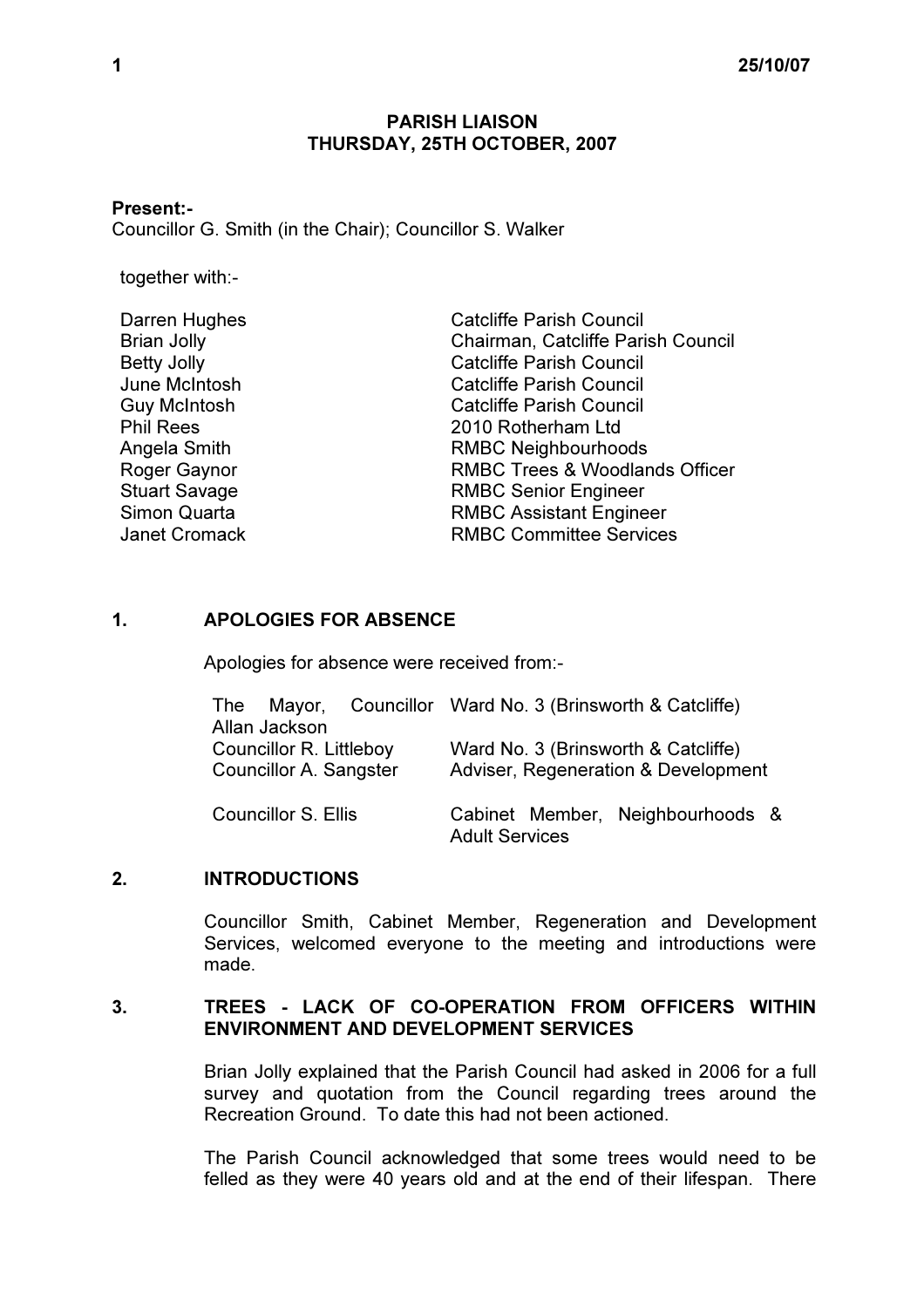was concern as some of the trees were leaning and branches and leaves were falling across the road.

Reference was made to the Parish Councils' and Borough Councils' Charter and concern was expressed about the lack of contact.

The Trees and Woodlands Officer offered an apology to the Parish Council He explained that the team comprised of 4 people who had to cover over 80,000 trees and 100,000 acres of public woodland across the Borough. The team had a heavy demand for tree inspections. He added that the team was also on 24 hour call.

A quotation was produced at the meeting and this was later discussed with the Parish Council. However, the Trees and Woodlands Officer offered to find 3 other quotes for the work on behalf of the Parish Council. It was agreed that this should be done in any case so that a comparison could be made.

# 4. TRAFFIC CALMING

 Brian Jolly referred to traffic calming on Rotherham Road and Brinsworth Road which did not appear to be well designed.

He asked if the Engineers could come out on site to meet people to listen to their views about the effectiveness of the low speed humps due to their size, red lining, and roundabout configuration. The Parish Council had concerns about the safety of the scheme.

Stuart Savage replied that the Service was aware of the problems and acknowledged that the scheme had not been put in as originally intended. He reported that a number of modifications were planned and these had been scheduled within the next couple of weeks. It was explained that, because of the sensitive nature of the traffic on this route and timing needed to put traffic lights in place in order to carry out the work, the cushions had had to be made of tarmac.

Mrs. McIntosh also raised the issue of the provision of a pedestrian refuge on Main Street near to the Community Hall/Chemist, which the Parish Council thought were planned in the original scheme and which had not been put in.

It was explained that these were not shown on the drawings. However, these could have been removed as a result of responses during the public consultation.

It was agreed:- (i) That Stuart would contact the Parish Council clerk to arrange a site visit at around 5 pm one evening.

(ii) That the arrangements would be made to carry out a speed survey within one month of this meeting, and the results would be